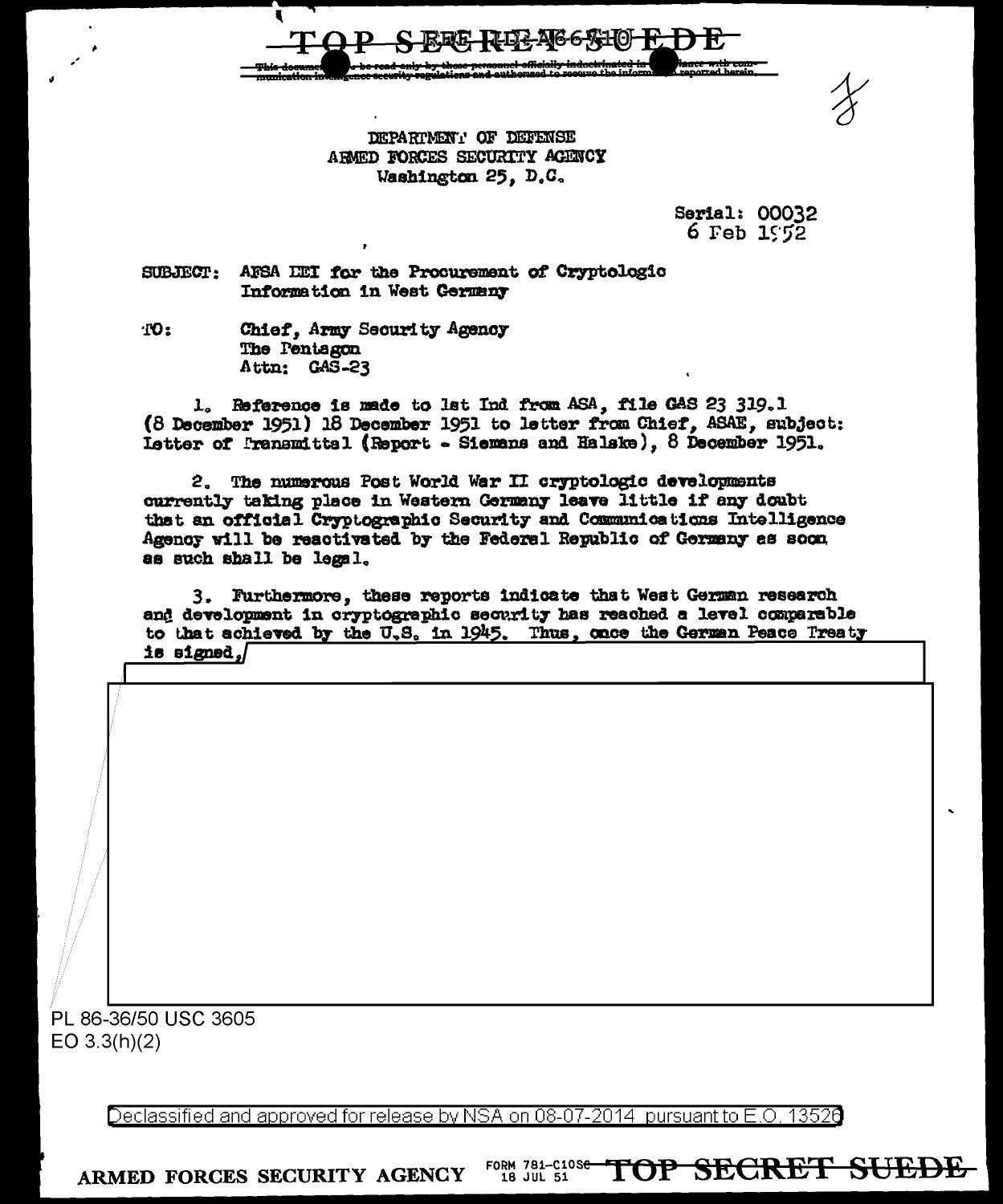

2

ARMED FORCES SECURITY AGENCY

FORM 781-C10SC TOP SECRET SUEDE